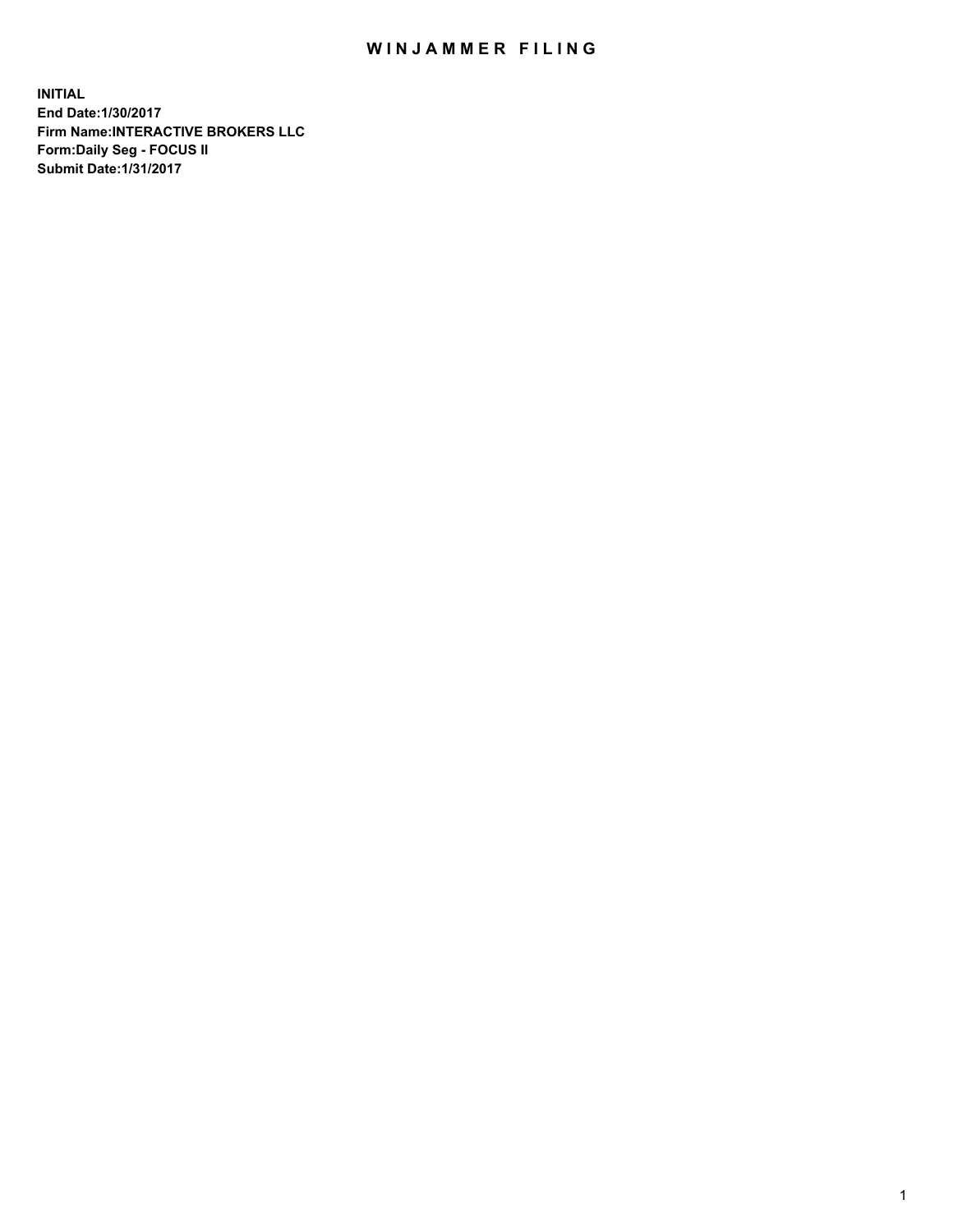## **INITIAL End Date:1/30/2017 Firm Name:INTERACTIVE BROKERS LLC Form:Daily Seg - FOCUS II Submit Date:1/31/2017 Daily Segregation - Cover Page**

| Name of Company<br><b>Contact Name</b><br><b>Contact Phone Number</b><br><b>Contact Email Address</b>                                                                                                                                                                                                                          | <b>INTERACTIVE BROKERS LLC</b><br><b>James Menicucci</b><br>203-618-8085<br>jmenicucci@interactivebrokers.c<br>om |
|--------------------------------------------------------------------------------------------------------------------------------------------------------------------------------------------------------------------------------------------------------------------------------------------------------------------------------|-------------------------------------------------------------------------------------------------------------------|
| FCM's Customer Segregated Funds Residual Interest Target (choose one):<br>a. Minimum dollar amount: ; or<br>b. Minimum percentage of customer segregated funds required:%; or<br>c. Dollar amount range between: and; or<br>d. Percentage range of customer segregated funds required between:% and%.                          | $\overline{\mathbf{0}}$<br>0<br>155,000,000 245,000,000<br>0 <sub>0</sub>                                         |
| FCM's Customer Secured Amount Funds Residual Interest Target (choose one):<br>a. Minimum dollar amount: ; or<br>b. Minimum percentage of customer secured funds required:%; or<br>c. Dollar amount range between: and; or<br>d. Percentage range of customer secured funds required between: % and %.                          | $\overline{\mathbf{0}}$<br>0<br>80,000,000 120,000,000<br>0 <sub>0</sub>                                          |
| FCM's Cleared Swaps Customer Collateral Residual Interest Target (choose one):<br>a. Minimum dollar amount: ; or<br>b. Minimum percentage of cleared swaps customer collateral required:% ; or<br>c. Dollar amount range between: and; or<br>d. Percentage range of cleared swaps customer collateral required between:% and%. | $\overline{\mathbf{0}}$<br>$\overline{\mathbf{0}}$<br>0 <sub>0</sub><br><u>00</u>                                 |

Attach supporting documents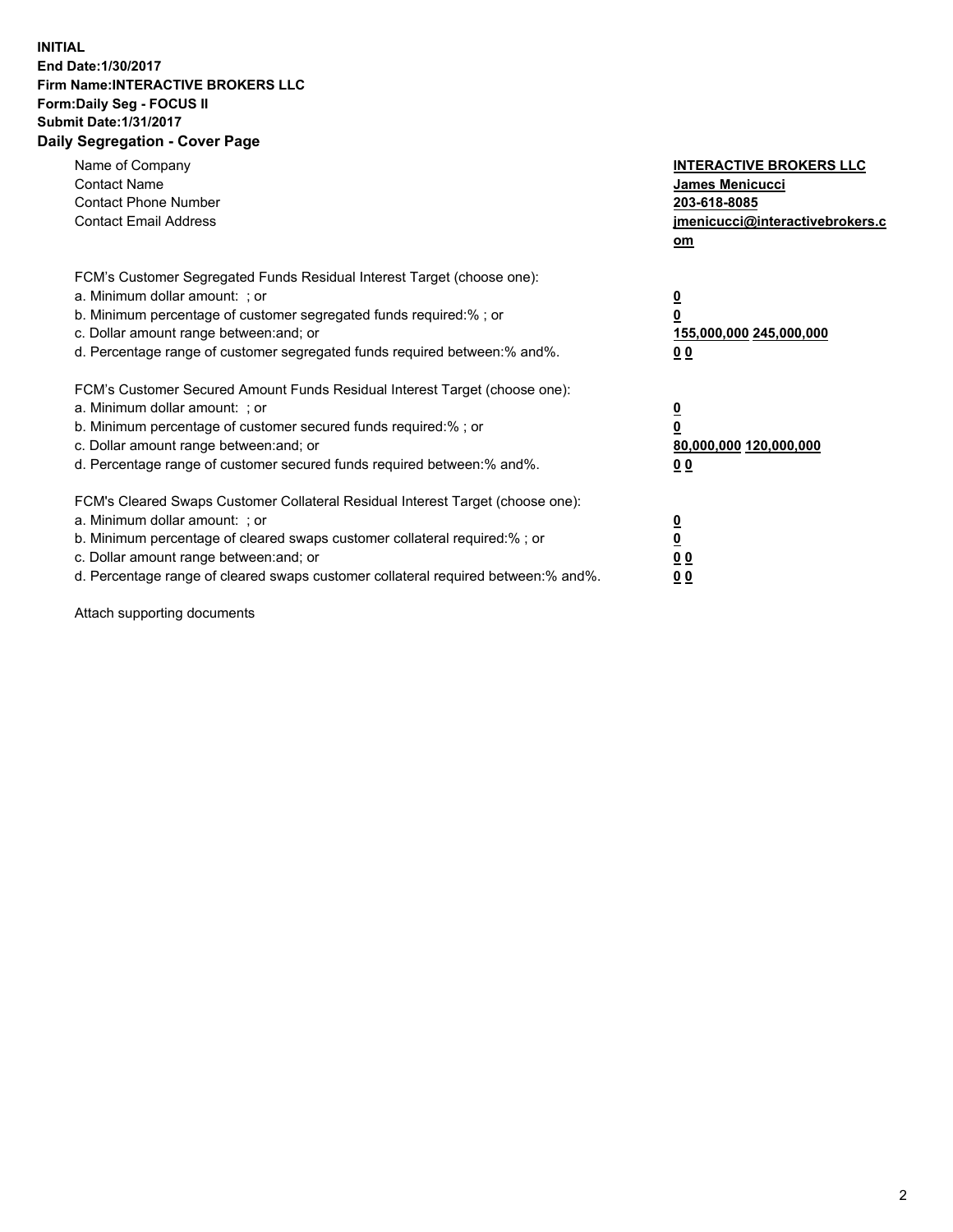## **INITIAL End Date:1/30/2017 Firm Name:INTERACTIVE BROKERS LLC Form:Daily Seg - FOCUS II Submit Date:1/31/2017**

|     | <b>Daily Segregation - Secured Amounts</b>                                                           |                                  |
|-----|------------------------------------------------------------------------------------------------------|----------------------------------|
|     | Foreign Futures and Foreign Options Secured Amounts                                                  |                                  |
|     | Amount required to be set aside pursuant to law, rule or regulation of a foreign                     | $0$ [7305]                       |
|     | government or a rule of a self-regulatory organization authorized thereunder                         |                                  |
| 1.  | Net ledger balance - Foreign Futures and Foreign Option Trading - All Customers                      |                                  |
|     | A. Cash                                                                                              | 340,564,988 [7315]               |
|     | B. Securities (at market)                                                                            | 0 [7317]                         |
| 2.  | Net unrealized profit (loss) in open futures contracts traded on a foreign board of trade            | 16,881,207 [7325]                |
| 3.  | Exchange traded options                                                                              |                                  |
|     | a. Market value of open option contracts purchased on a foreign board of trade                       | 217,559 [7335]                   |
|     | b. Market value of open contracts granted (sold) on a foreign board of trade                         | <u>-22,054</u> [7337]            |
| 4.  | Net equity (deficit) (add lines 1. 2. and 3.)                                                        | 357,641,700 [7345]               |
| 5.  | Account liquidating to a deficit and account with a debit balances - gross amount                    | 61,797 [7351]                    |
|     | Less: amount offset by customer owned securities                                                     | 0 [7352] 61,797 [7354]           |
| 6.  | Amount required to be set aside as the secured amount - Net Liquidating Equity                       | 357,703,497 [7355]               |
| 7.  | Method (add lines 4 and 5)                                                                           |                                  |
|     | Greater of amount required to be set aside pursuant to foreign jurisdiction (above) or line<br>6.    | 357,703,497 [7360]               |
|     | FUNDS DEPOSITED IN SEPARATE REGULATION 30.7 ACCOUNTS                                                 |                                  |
| 1.  | Cash in banks                                                                                        |                                  |
|     | A. Banks located in the United States                                                                | 5,600,000 [7500]                 |
|     | B. Other banks qualified under Regulation 30.7                                                       | 0 [7520] 5,600,000 [7530]        |
| 2.  | Securities                                                                                           |                                  |
|     | A. In safekeeping with banks located in the United States                                            | 406,407,577 [7540]               |
|     | B. In safekeeping with other banks qualified under Regulation 30.7                                   | 0 [7560] 406,407,577 [7570]      |
| 3.  | Equities with registered futures commission merchants                                                |                                  |
|     | A. Cash                                                                                              | $0$ [7580]                       |
|     | <b>B.</b> Securities                                                                                 | $0$ [7590]                       |
|     | C. Unrealized gain (loss) on open futures contracts                                                  | $0$ [7600]                       |
|     | D. Value of long option contracts                                                                    | $0$ [7610]                       |
|     | E. Value of short option contracts                                                                   | 0 [7615] 0 [7620]                |
| 4.  | Amounts held by clearing organizations of foreign boards of trade                                    |                                  |
|     | A. Cash                                                                                              | $0$ [7640]                       |
|     | <b>B.</b> Securities                                                                                 | $0$ [7650]                       |
|     | C. Amount due to (from) clearing organization - daily variation<br>D. Value of long option contracts | 0 [7660]<br>$0$ [7670]           |
|     | E. Value of short option contracts                                                                   | 0 [7675] 0 [7680]                |
| 5.  | Amounts held by members of foreign boards of trade                                                   |                                  |
|     | A. Cash                                                                                              | 74,655,795 [7700]                |
|     | <b>B.</b> Securities                                                                                 | $0$ [7710]                       |
|     | C. Unrealized gain (loss) on open futures contracts                                                  | 3,545,612 [7720]                 |
|     | D. Value of long option contracts                                                                    | 217,559 [7730]                   |
|     | E. Value of short option contracts                                                                   | -22,054 [7735] 78,396,912 [7740] |
| 6.  | Amounts with other depositories designated by a foreign board of trade                               | 0 [7760]                         |
| 7.  | Segregated funds on hand                                                                             | $0$ [7765]                       |
| 8.  | Total funds in separate section 30.7 accounts                                                        | 490,404,489 [7770]               |
| 9.  | Excess (deficiency) Set Aside for Secured Amount (subtract line 7 Secured Statement                  | 132,700,992 [7380]               |
|     | Page 1 from Line 8)                                                                                  |                                  |
| 10. | Management Target Amount for Excess funds in separate section 30.7 accounts                          | 80,000,000 [7780]                |
| 11. | Excess (deficiency) funds in separate 30.7 accounts over (under) Management Target                   | 52,700,992 [7785]                |
|     |                                                                                                      |                                  |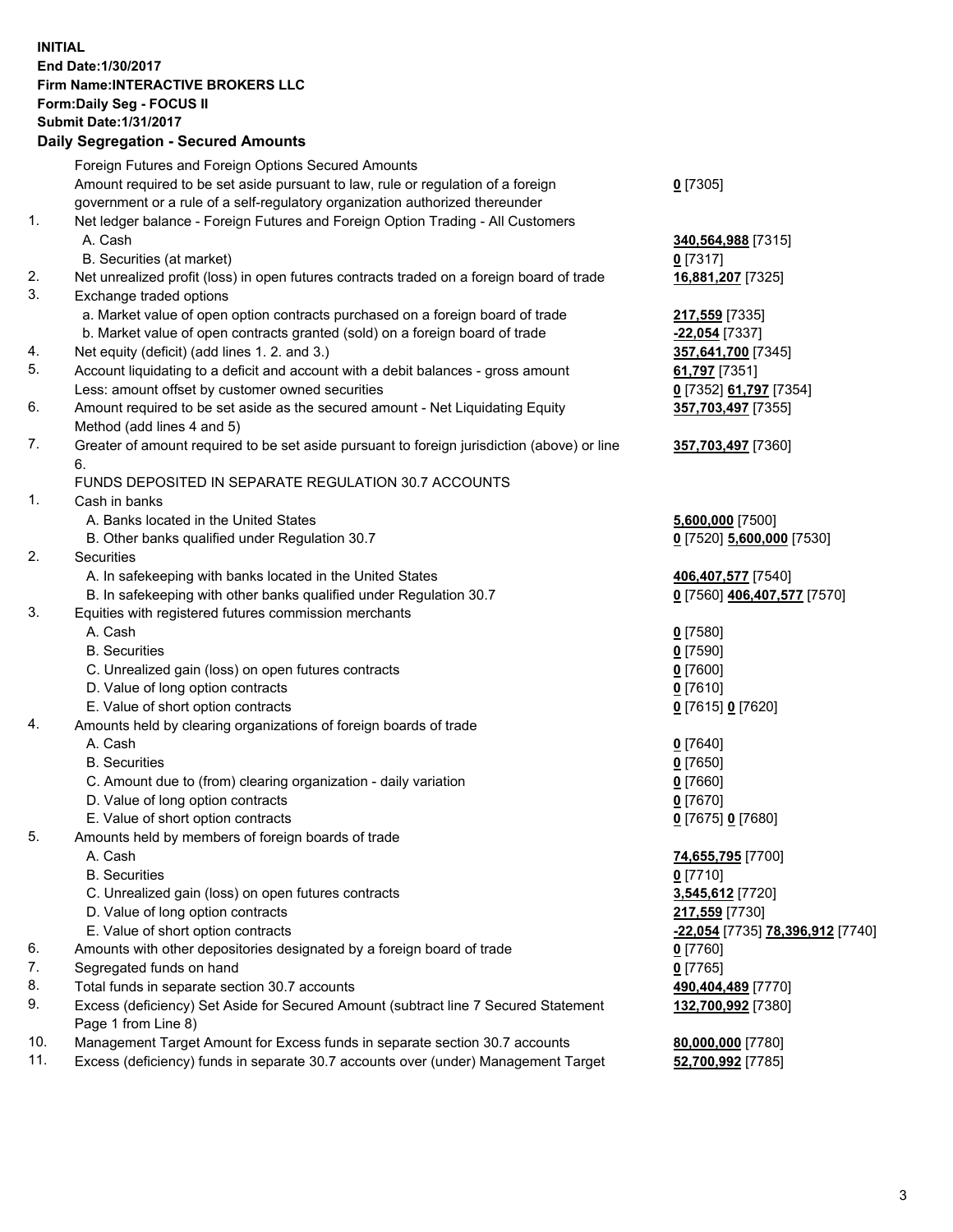**INITIAL End Date:1/30/2017 Firm Name:INTERACTIVE BROKERS LLC Form:Daily Seg - FOCUS II Submit Date:1/31/2017 Daily Segregation - Segregation Statement** SEGREGATION REQUIREMENTS(Section 4d(2) of the CEAct) 1. Net ledger balance A. Cash **3,245,526,870** [7010] B. Securities (at market) **0** [7020] 2. Net unrealized profit (loss) in open futures contracts traded on a contract market **-54,368,756** [7030] 3. Exchange traded options A. Add market value of open option contracts purchased on a contract market **108,506,778** [7032] B. Deduct market value of open option contracts granted (sold) on a contract market **-186,824,612** [7033] 4. Net equity (deficit) (add lines 1, 2 and 3) **3,112,840,280** [7040] 5. Accounts liquidating to a deficit and accounts with debit balances - gross amount **173,045** [7045] Less: amount offset by customer securities **0** [7047] **173,045** [7050] 6. Amount required to be segregated (add lines 4 and 5) **3,113,013,325** [7060] FUNDS IN SEGREGATED ACCOUNTS 7. Deposited in segregated funds bank accounts A. Cash **74,708,091** [7070] B. Securities representing investments of customers' funds (at market) **2,078,953,418** [7080] C. Securities held for particular customers or option customers in lieu of cash (at market) **0** [7090] 8. Margins on deposit with derivatives clearing organizations of contract markets A. Cash **19,142,413** [7100] B. Securities representing investments of customers' funds (at market) **1,254,115,388** [7110] C. Securities held for particular customers or option customers in lieu of cash (at market) **0** [7120] 9. Net settlement from (to) derivatives clearing organizations of contract markets **-7,816,442** [7130] 10. Exchange traded options A. Value of open long option contracts **108,890,734** [7132] B. Value of open short option contracts **-187,223,147** [7133] 11. Net equities with other FCMs A. Net liquidating equity **0** [7140] B. Securities representing investments of customers' funds (at market) **0** [7160] C. Securities held for particular customers or option customers in lieu of cash (at market) **0** [7170] 12. Segregated funds on hand **0** [7150] 13. Total amount in segregation (add lines 7 through 12) **3,340,770,455** [7180] 14. Excess (deficiency) funds in segregation (subtract line 6 from line 13) **227,757,130** [7190] 15. Management Target Amount for Excess funds in segregation **155,000,000** [7194]

16. Excess (deficiency) funds in segregation over (under) Management Target Amount Excess

**72,757,130** [7198]